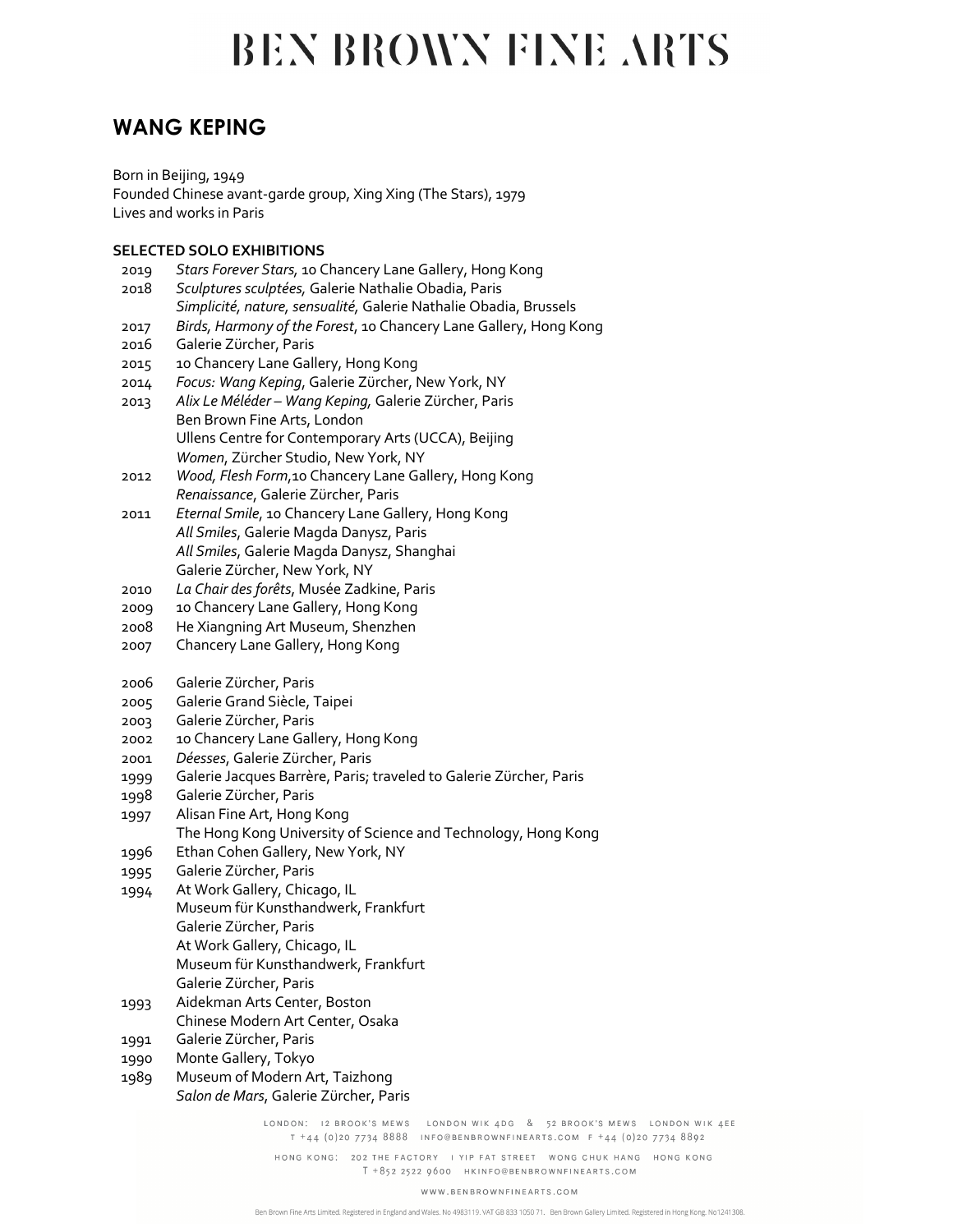- 1988 Galerie Thomas, Münich
	- Galerie Zürcher, Paris
- 1987 Art Waves Gallery, New York, NY
- 1986 Galerie Zürcher, Paris

### **SELECTED GROUP EXHIBITIONS**

| 2019 | The Naked form in Modern Chinese Art, Asmolean Museum, Oxford                                                                          |
|------|----------------------------------------------------------------------------------------------------------------------------------------|
|      | 5th Collectors' Contemporary Collaboration, Hong Kong Arts Center, Hong Kong                                                           |
|      | Bêtes de scène, Villa Datris, L'Isle sur la Sorgue                                                                                     |
|      | La Source, Fondation Carmignac, Porquerolles                                                                                           |
|      | Of Dreams and Contemplation: Selections from the Collection of Richard Koh, The Private Museum,<br>Singapore                           |
|      | La Lumière des Mondes, Domaine des Etangs, Massignac                                                                                   |
|      | Les Étoiles 1979-2019 - Pionniers de l'art contemporain en Chine, Maison du Voyage, Paris                                              |
|      | STARS 星星 1979, OCAT Institute, Beijing                                                                                                 |
|      | Trésors de Banlieues, Halle des Grésillons, Gennevilliers                                                                              |
| 2018 | Sea of Desire, Opening of foundation Carmignac, Porquerolles                                                                           |
|      | Turning Point - 40 years of Chinese Contemporary Art, Long Museum, Shanghai                                                            |
|      | BIS, Biennale Internationale de Sculpture, St Paul de Vence                                                                            |
|      | 墨境 Ink Worlds: Contemporary Chinese Painting from the Collection of Akiko Yamazaki and Jerry Yang,<br>Cantor Arts Center, Stanford, CA |
|      | 别处J此在:海外华人艺术抽样展HERE/ELSEWHERE: The Sample of Overseas Chinese Art, 何香凝美术馆,                                                             |
|      | Hexiangning Art Museum, Shenzhen                                                                                                       |
| 2017 | Silhovettes, Jean-Charles Blais, Wang Keping, HDM Gallery, Beijing                                                                     |
|      | Voir Paris: Une Aventure chinoise, Christie's, Paris                                                                                   |
|      | Chinese New Year Show, Magda Danysz Gallery, Paris                                                                                     |
|      | Sculpture(s)?, Centre culturel Jean Cocteau, Les Lilas                                                                                 |
|      | Opening exhibition, Power Long Museum, Shanghai                                                                                        |
| 2016 | Figures, Musée national d'Art moderne, Centres Georges Pompidou, Paris                                                                 |
|      | An/other avant-garde - China-Japan-Korea, Busan Biennale 2016, Busan                                                                   |
|      | Arts et Nature 2016, Domaine régional de Chaumont sur Loire, Chaumont-sur-Loire                                                        |
|      | China Black, Zao Wouki, Wang Keping, Aktis Gallery, London                                                                             |
|      | Chateau de la Celle-Saint Cloud, Ministere des Affaires etrangeres, Yvelines                                                           |
|      | Face to Face: Regina Bogat & Wang Keping, Galerie Zürcher, New York, NY                                                                |
|      | M+ Sigg Collection: Four Decades of Chinese Contemporary Art, Hong Kong                                                                |
| 2015 | The Civil Power, Minsheng Art Museum, Beijing                                                                                          |
|      | Vide et Plein, Maison Bleu Studio, Paris<br>The Self-Drawing Hand, Galerie Magda Danysz, Paris                                         |
|      | Exposition Collective d'été, A2Z Art Gallery, Paris                                                                                    |
|      | The M+ Sigg Collection: Chinese art from the 1970s to Now, The Whitworth Art Gallery, Manchester                                       |
|      | Black and White Cats: Wang Keping & Huang Rui, 10 Chancery Lane Gallery, Hong Kong                                                     |
|      | Empreintes, Galerie Pierre M. Dumonteil, Paris                                                                                         |
| 2014 | Parc de Sculptures monumentales, Al Maaden, Marrakech                                                                                  |
|      | Zurtopia, Galerie Zürcher, New York, NY                                                                                                |
|      | Flow: Ink Innovators, Ethan Cohen, New York, NY                                                                                        |
|      | Art and Fashion, Galerie Magda Danysz, Shanghai                                                                                        |
|      | Insight, Galerie Magda Danysz, Shanghai                                                                                                |
|      | Group Show: Bui Cong Khanh, Chan Dany, Ren Jing, Xiao Zheluo, Wang Keping, 10 Chancery Lane Gallery,                                   |
|      | Hong Kong                                                                                                                              |
| 2013 | Xing Xing: Wang Keping & Ma Desheng, Galerie Magda Danysz, Paris                                                                       |
|      | Portrait of the Times: 30 Years of Chinese Contemporary Art, Power Station of Art, Shanghai                                            |

LONDON: 12 BROOK'S MEWS LONDON WIK 4DG & 52 BROOK'S MEWS LONDON WIK 4EE  $T$  +44 (0)20 7734 8888 INFO@BENBROWNFINEARTS.COM F +44 (0)20 7734 8892

HONG KONG: 202 THE FACTORY I YIP FAT STREET WONG CHUK HANG HONG KONG T +852 2522 9600 HKINFO@BENBROWNFINEARTS.COM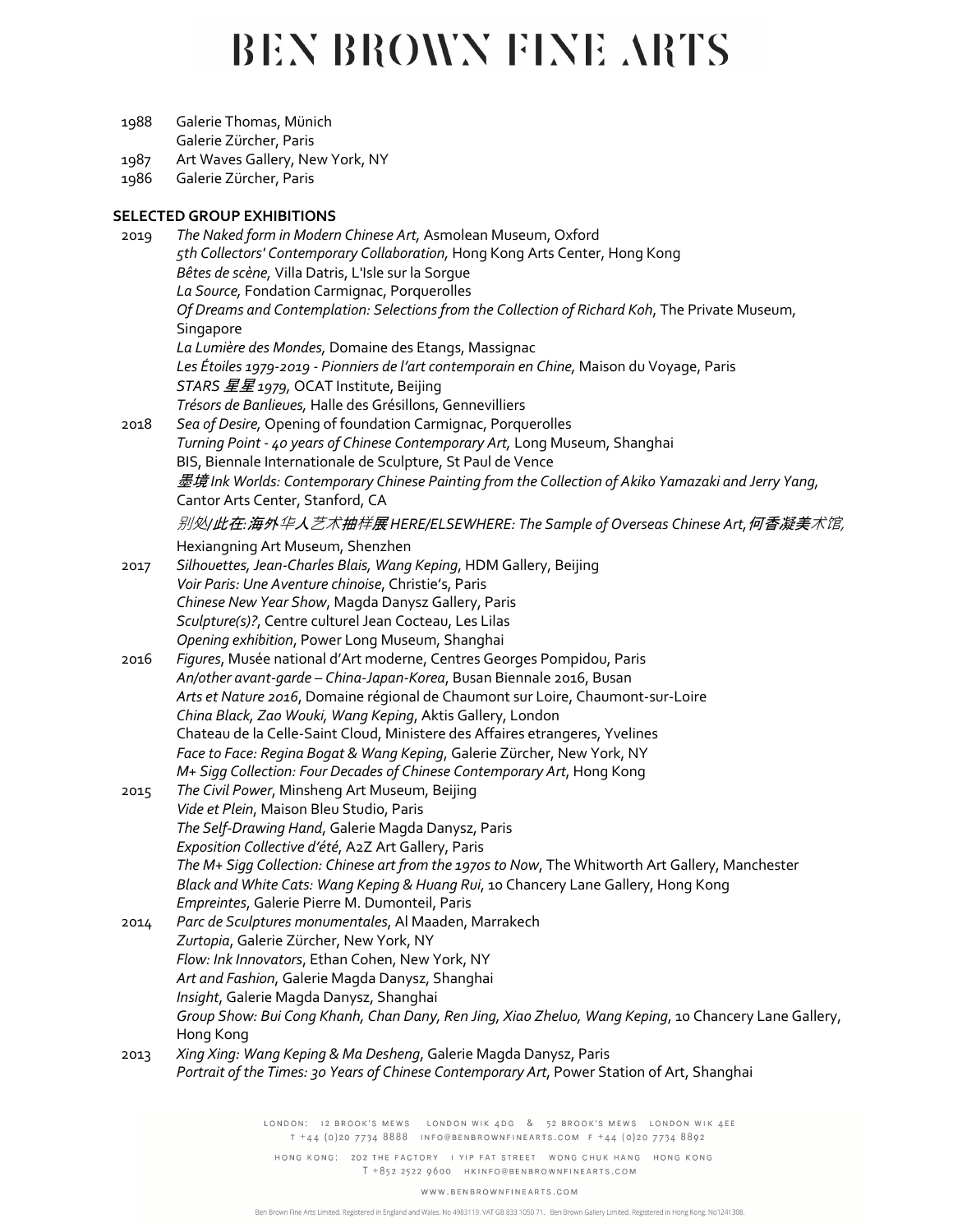*Light before Dawn: Unofficial Chinese Art 1974-1985*, Asia Society Gallery, Hong Kong; touring to Houston, TX

- 2011 *Artistes Chinois á Paris*, Musée Cernushi, Paris *Shadows: Unofficial Chinese Art 1974-1985*, China Institute, New York, NY *BloomiParis Forever – 100 Exhibition of the Gallery,* Galerie Magda Danysz, Paris
- 2009 *Sculpture*, Marlborough Gallery, New York, NY
- 2008 *China Gold, Art Contemporain Chinois*, Musée Maillol, Paris *Go China – Writing on the Wall, Chinese Art from the Eighties and Nineties*, Groninger Museum, Groningen *Origin Point*, *The Stars 30 years*, Today Museum, Beijing
- 2005 *Mahjong Chinesische Gegenwartskunst aus der Sammlung Sigg*, Kunstmuseum, Bern
- 2004 *Body and Nature*, Two Chinese Artists, Marlborough Gallery, New York, NY *Chine, le Corps Partout?* Musée d'Art Contemporain, Marseille
- 2001 *China without Borders*, Goedhuis Contemporary Gallery, New York, NY
- 2000 *At the New Century, 1979-1999 China Contemporary Art's Works*, Contemporary Art Museum, Chengdu *Demand for Artistic Freedom, The Stars 20 years*, Tokyo Gallery, Tokyo
- 1999 *Les Champs de la Sculpture 2000*, Les Champs de la Sculpture, Champs-Elysées, Paris The Pu – Yeo International Modern Sculpture Symposium, Seoul
- 1998 *Vision 2000, Chinesische Gemälde und Skulpturen der Gegenwart*, Kunstmuseum Stuttgart, Stuttgart
- 1992 *Sculptures*, Salle Saint-Jean, Hôtel de Ville de Paris, Paris
- 1989 *Tian An Men, 4 June – 4 December: Don't Forget Me*, Centre Georges Pompidou, Paris
- 1988 *International Sculpture Exhibition*, Olympic Games, Seoul
- 1983 *Painting the Chinese Dream, Chinese Art 30 Years after the Revolution*, Brooklyn Museum, New York, NY
- 1980 Authorized exhibition by the Stars group at the National Art Museum, Beijing
- 1979 Unauthorised exhibition by the Stars group on the fence of the National Art Museum, Beijing

#### **AWARDS**

2015 Chevalier de L'Ordre des Arts et des Lettres

#### **PUBLIC COLLECTIONS**

Aidekman Arts Center, Boston

Ashmolean Museum of Art and Archaeology, Oxford

Château de la Celle-Saint Cloud, Ministère des Affaires étrangères

Collection départementale d'Art contemporain de Seine-Saint-Denis

Collection de la Ville de Paris, Paris

Domaine régional de Chaumont-sur-Loire, Chaumont-sur-Loire

Donation Uli Sigg, M+ Museum, Hong Kong

Fonds municipal d'art contemporain, Paris

Fondation Claudine et Jean-Marc Salomon, Annecy

Fondation Guerlain, Les Mesnuls

He Xiangning Art Museum, Shenzhen

International Sculpture Park, Pu-Yeo

M+ Museum, Hong Kong

Musée Cernuschi, Paris

Musée nationale d'Art moderne, Centre Georges Pompidou, Paris

Museum of Contemporary Asian Art, Fukuoka

LONDON: I2 BROOK'S MEWS LONDON WIK 4DG & 52 BROOK'S MEWS LONDON WIK 4EE T +44 (0)20 7734 8888 INFO@BENBROWNFINEARTS.COM F +44 (0)20 7734 8892

HONG KONG: 202 THE FACTORY I YIP FAT STREET WONG CHUK HANG HONG KONG T +852 2522 0600 HKINFO@BENBROWNFINEARTS.COM

#### WWW.BENBROWNFINEARTS.COM